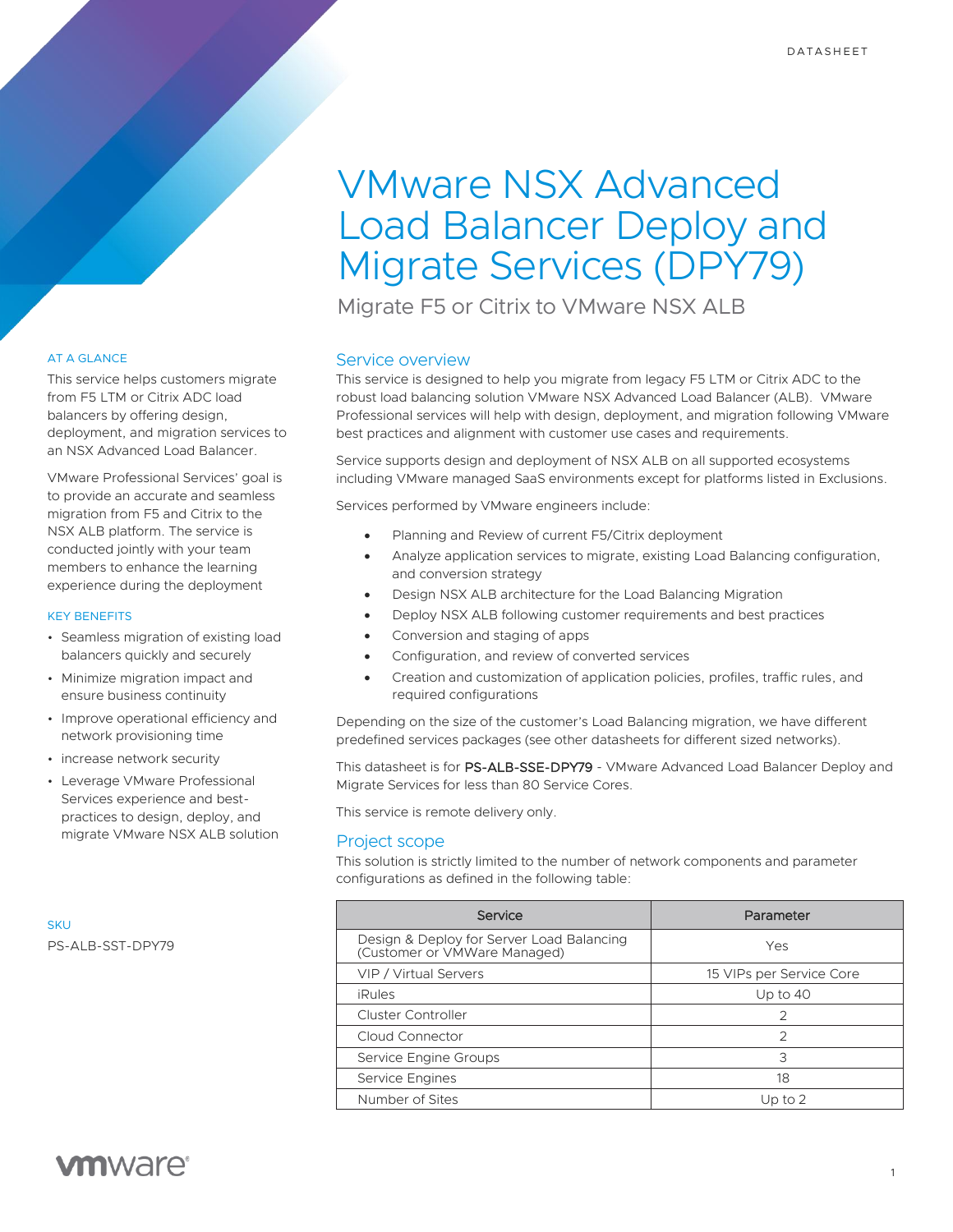# Out of scope

The following are out-of-scope items for this project.

- Only English Speaking and non-government Customers
- Design, deployment, configuration, or migration-related work for NSX ALB (AVI) GSLB and WAF components
- Design or deployment on Openstack, Openshift, or Kubernetes platforms
- Migrations of other load balancing solutions apart from F5 LTM & Citrix Netscaler ADC
- Installation and configuration of custom or third-party applications and operating systems on deployed virtual machines.
- Operating system administration including the operating system itself or any operating system features or components.
- Management of change to virtual machines, operating systems, custom or third-party applications, databases, and administration of general network changes within Customer control.
- Remediation work associated with any problems resulting from the content, completeness, accuracy, and consistency of any data, materials, or information supplied by the Customer.
- Installation or configuration of VMware products not included in the scope of this document.
- Installation and configuration of third-party software or other technical services that do not apply to VMware components.
- Configuration of VMware products used for the service other than those implemented for the mutually agreed to use cases.
- Customer solution training other than the defined knowledge transfer session.
- Performance testing of the VMware NSX ALB appliance.
- Performance testing of applications deployed on to VMware NSX ALB.
- Any other tasks are not explicitly stated within this SOW.
- Application traffic cutover

# Estimated Schedule

The project defined in this SOW is estimated to be for a duration of six (6) weeks. VMware consulting services will operate according to a schedule agreed to by both parties. The consulting services are performed during normal business hours and workdays (weekdays and non-holidays).

The customer acknowledges that the estimated duration is indicative only and that VMware will not incur any penalty or forfeit any entitlement to payment, fees, or related expenses if the consulting services are not provided in accordance with the estimated duration.

| <b>SKU</b>       | Length of Engagement |
|------------------|----------------------|
| PS-ALB-SST-DPY79 | 6 weeks              |

# **vm**ware<sup>®</sup>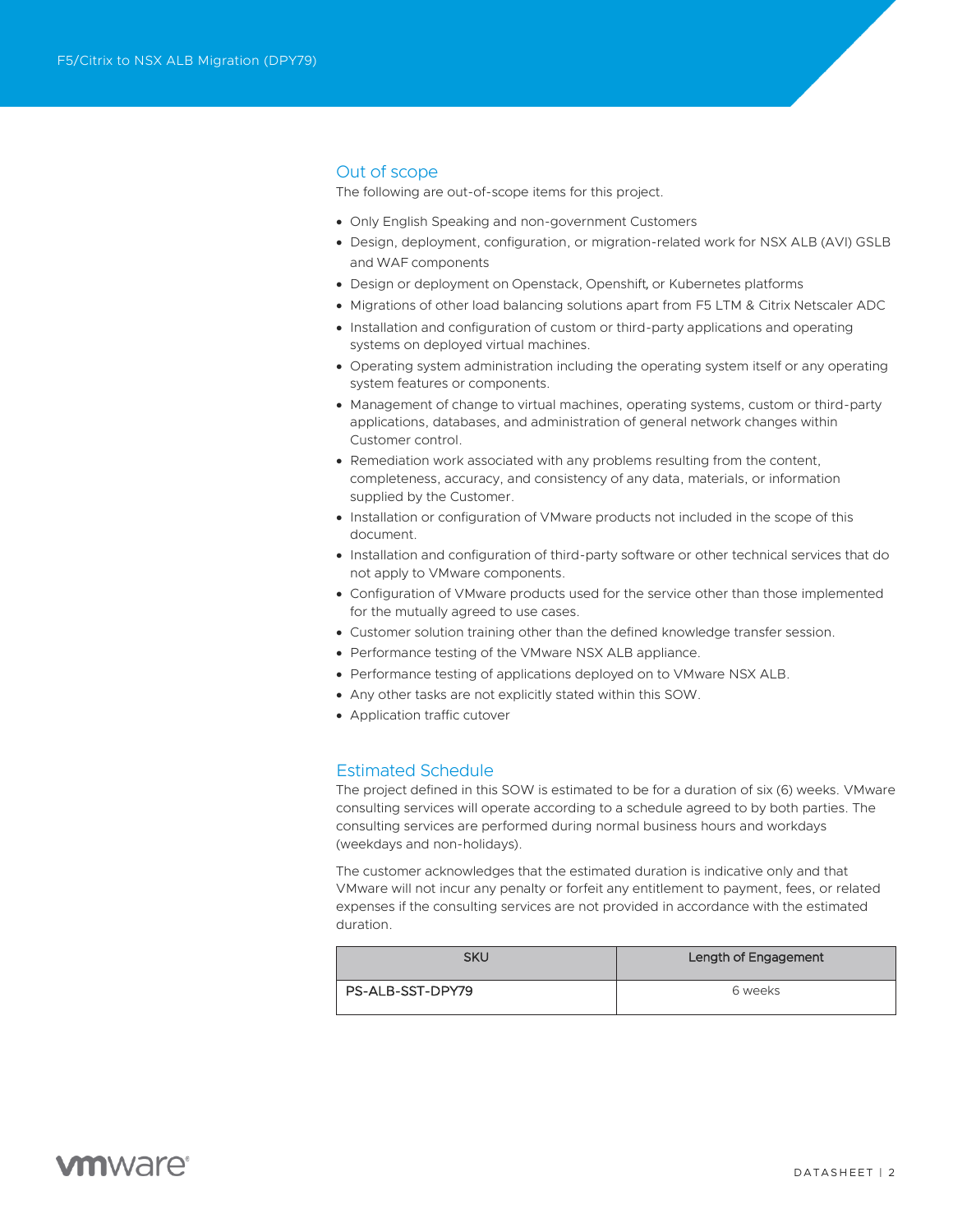# Project Activities

### Phase 1: Initiate

VMware Project Manager hosts one (1) project initiation call with key Customer and VMware stakeholders.

Topics to be discussed include the following:

- Project business drivers, scope, and objectives.
- Project deadlines, estimated timelines, scheduling, and logistics.
- Identification of key Customer team members with whom VMware will work to perform the tasks defined in this SOW.
- Participating team members are confirmed and contact details are exchanged to schedule the project kickoff meeting.

#### Deliverables

• One (1) project initiation call

#### Phase 2: Plan

VMware leads one (1) project kickoff meeting with Customer project sponsors and stakeholders to review expectations about the purpose of the engagement, the delivery approach, and estimated timelines.

The following are the objectives of the meeting:

- Introducing the VMware team, roles, and responsibilities.
- Describing the project goals, phases, and key dates.
- Agreeing on the communication and reporting process and creating a communications plan.
- Validating the project expectations and clarifying roles and responsibilities.
- Confirming prerequisites are met as detailed in the solution checklist for specified solutions.
- Presenting the solution overview for specified solutions including expected project results and deliverables.

The VMware Project Manager and the Customer Project Manager collaborate to develop the project plan.

#### Deliverables

- Communications plan
- One (1) project kickoff meeting
- Project Plan
- Solution checklist
- Solution overview presentation

### Phase 3: Execute

The key activities for this phase are organized in the following sub-phases:

- Design
- Implement
- Migrate
- Knowledge Transfer

### Execute: Design

VMware leads the Customer project team in a series of workshops to develop a design. VMware does the following:

# **vm**ware<sup>®</sup>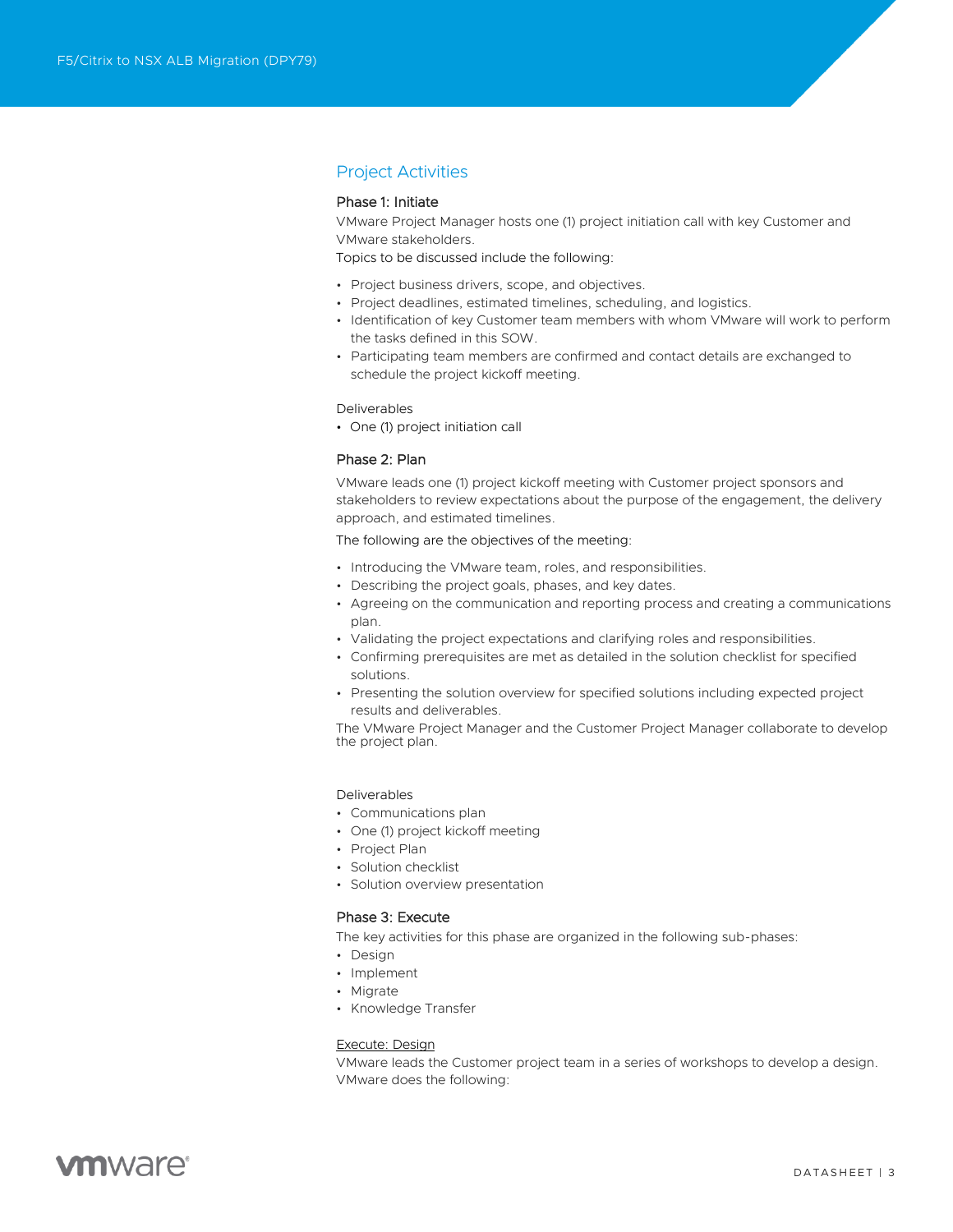• Documents the design for the specified VMware solutions in the solution design document(s).

#### Deliverables

• Solution design document

#### Execute: Implement

VMware implements the solution according to the VMware solution specification. VMware does the following:

- Implements the specified solutions as detailed in the specification workbooks.
- Verifies the implementation and documents results in the verification workbooks for the specified solutions.

#### Deliverables

- Solution specification workbook
- Solution verification workbook

#### Execute: Migrate

VMware performs the migration of the solution from the current to the desired state according to the Customer objectives, constraints, and policies.

#### Deliverables

• Migration Execution Plan Workbook

#### Execute: Knowledge Transfer

VMware conducts knowledge transfer sessions covering the design, implementation, and operational considerations relating to the scope of this project. VMware does the following:

- Conducts up to four (4) hours of knowledge transfer sessions for appropriate Customer representatives.
- Provides an adoption guide document(s) containing operational guidance for the specified solutions.

Note: For the avoidance of doubt, the Knowledge transfers herein do not comprise VMware product training or certification courses as offered by the VMware Education unit - *<http://mylearn.vmware.com/mgrreg/index.cfm>*.

#### Deliverables

- Adoption guide document
- Knowledge transfer workshop presentation
- Up to four (4) hours of knowledge transfer sessions

# **vm**ware<sup>®</sup>